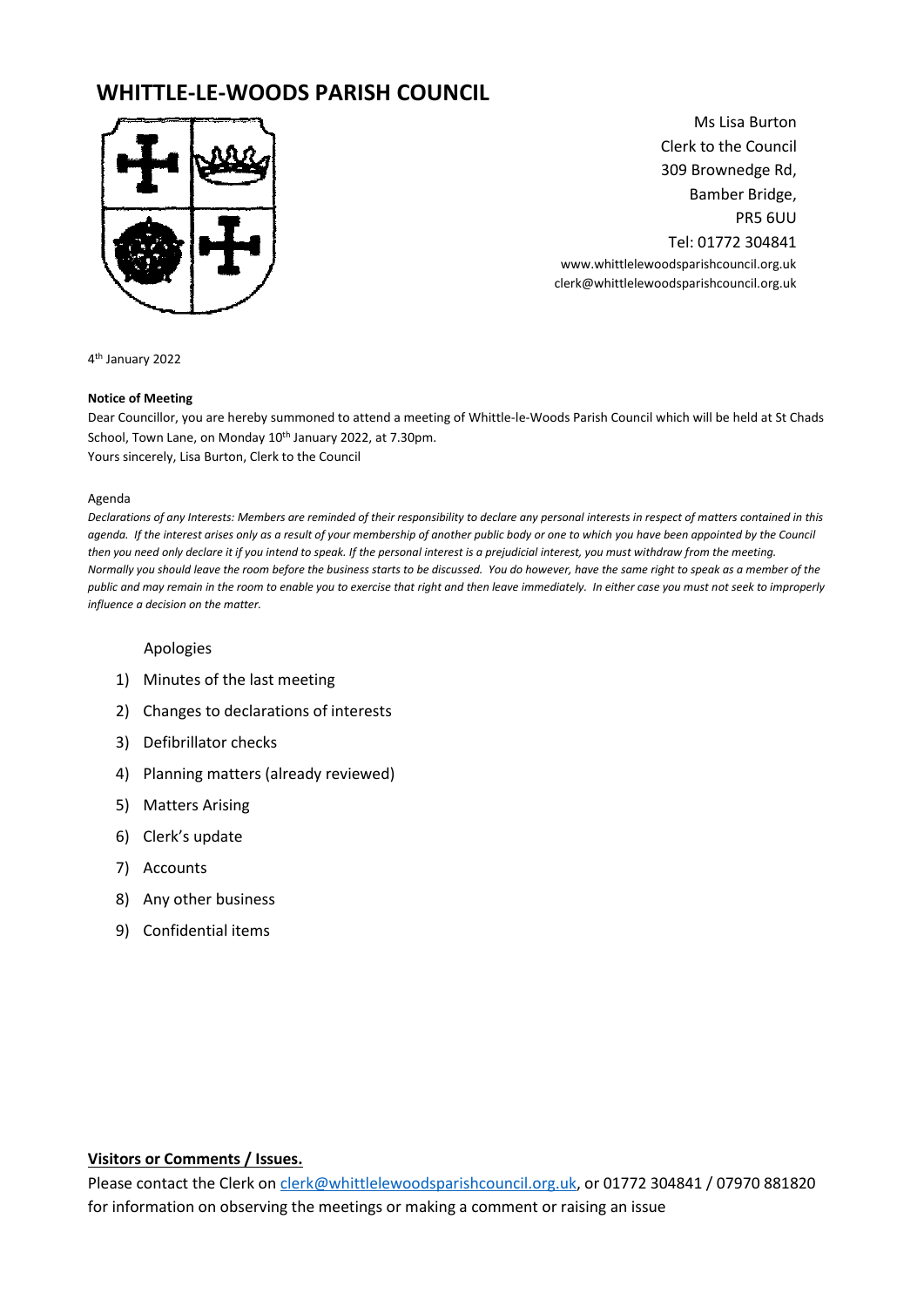## **Whittle-le-Woods Parish Council Meeting Monday 13th December 2021**

Apologies:

1. Minutes

- 2. Changes in Declarations of Interest
- 3. Defibrillator checks

### 4. Planning Matters

### New

10 Tuson Lane Whittle-Le-Woods Chorley PR6 7FZ

First floor front extension over existing garage Open for comment icon

Ref. No: 21/01443/FULHH | Received: Wed 15 Dec 2021 | Validated: Wed 15 Dec 2021 | Status: Awaiting decision

*The Parish Council wish to ensure that due consideration is provided to the neighbours of the property. That all materials used are in keeping with the established dwelling and area, and that property boundaries are not encroached upon in any way.*

11 Royton Drive Whittle-Le-Woods Chorley PR6 7HJ

First floor side extension, single storey rear extension Open for comment icon Ref. No: 21/01438/FULHH | Received: Tue 14 Dec 2021 | Validated: Tue 14 Dec 2021 | Status: Awaiting decision

*The Parish Council wish to ensure that due consideration is provided to the neighbours of the property. That all materials used are in keeping with the established dwelling and area, and that property boundaries are not encroached upon in any way.*

### Granted

5 Blossom Grove Whittle-Le-Woods Chorley PR6 7HB

Application for works to protected trees - Chorley BC TPO 7 (Whittle-le-Woods) 1996: T1 Lime crown reduction away from property by 2 metres; T2 Oak - crown reduction away from property by 2 metres; and T3 Oak - crown reduction away from property by 2 metres Ref. No: 21/01292/TPO | Received: Mon 01 Nov 2021 | Validated: Thu 04 Nov 2021 | Status: Granted

2 Netherfield Court Whittle-Le-Woods Chorley PR6 7XR

Erection of detached double garage

Ref. No: 21/01275/FULHH | Received: Wed 27 Oct 2021 | Validated: Thu 28 Oct 2021 | Status: Granted

3 Southall Grove Buckshaw Village Chorley PR7 7FQ Application for a certificate of lawfulness for a proposed single storey rear extension Ref. No: 21/01232/CLPUD | Received: Fri 15 Oct 2021 | Validated: Fri 15 Oct 2021 | Status: Granted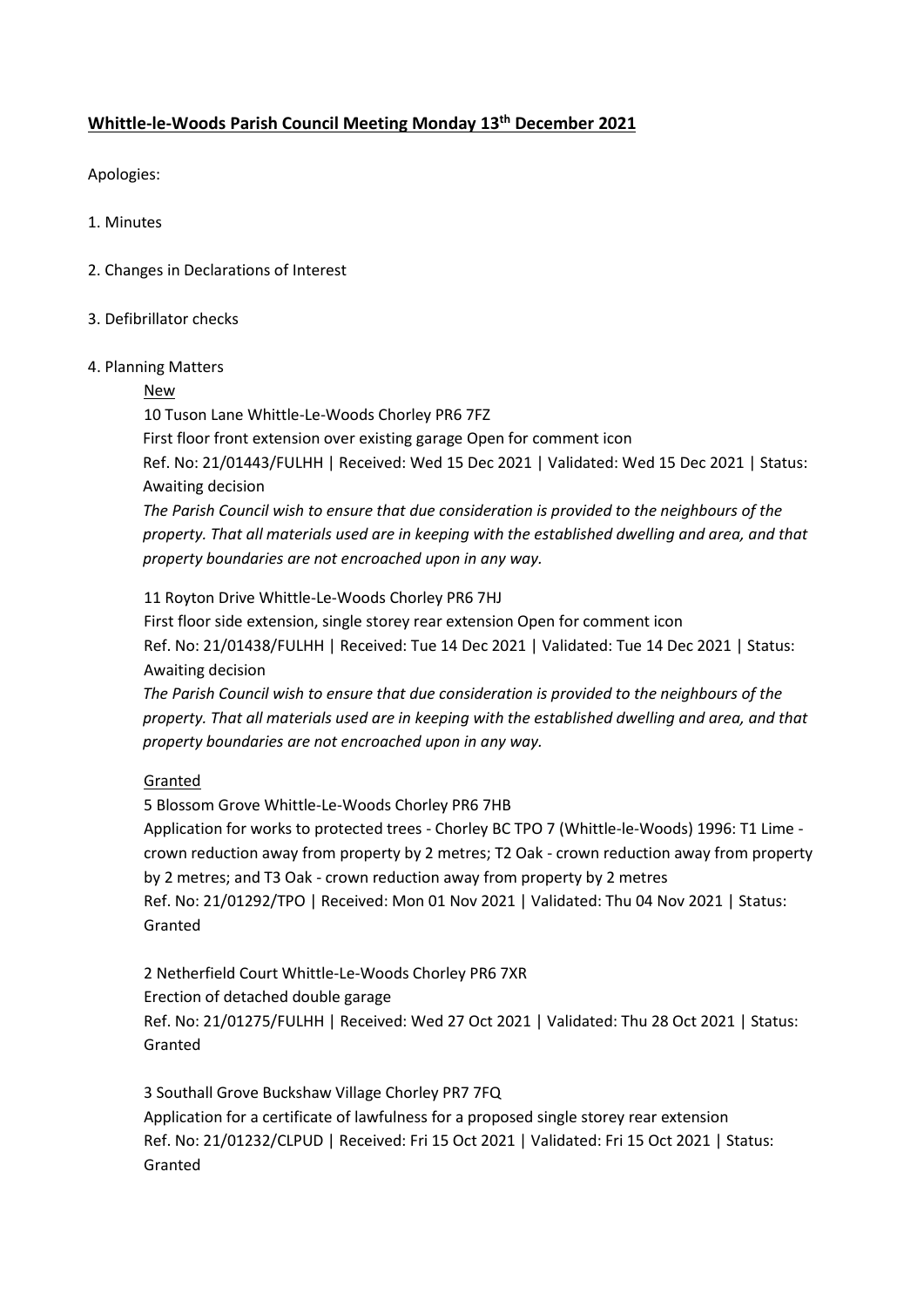179 Preston Road Whittle-Le-Woods Chorley PR6 7PR Application for works to a protected tree - Chorley BC TPO 5 (Whittle-le-Woods) 2012: T1 Monkey Puzzle - Crown raise to 4 metres above ground level Ref. No: 21/01215/TPO | Received: Tue 12 Oct 2021 | Validated: Wed 13 Oct 2021 | Status: Granted

12 Lea Road Whittle-Le-Woods Chorley PR6 7PF Single storey rear extension (following demolition of existing conservatory) Ref. No: 21/01196/FULHH | Received: Wed 06 Oct 2021 | Validated: Wed 06 Oct 2021 | Status: Granted

1 Smith Street Whittle-Le-Woods Chorley PR6 7NE Part two storey side, part single storey rear extension Ref. No: 21/01057/FULHH | Received: Tue 31 Aug 2021 | Validated: Tue 31 Aug 2021 | Status: Granted

Land Adjacent 6 Catley Close Whittle-Le-Woods Change of use of land to facilitate the provision of an extended driveway to be used in conjunction with no. 6 Catley Close Ref. No: 21/01031/FUL | Received: Tue 24 Aug 2021 | Validated: Thu 23 Sep 2021 | Status: Granted

Cheeky Monkeys Factory Lane Whittle-Le-Woods Chorley PR6 7YA

Application to discharge conditions nos. 5 (facing materials), 10 (landscaping), 13 (method statement for eradication of invasive species), 15 (design stage dwelling emission rate), 17 (surface water drainage details), 18 (land contamination report), and 19 (archaeology investigation report) attached to planning permission 20/00483/FUL (Erection of 6no. detached houses with associated infrastructure following demolition of existing buildings) Ref. No: 21/00773/DIS | Received: Thu 17 Jun 2021 | Validated: Thu 17 Jun 2021 | Status: Granted

### Other

1-3 Hill Top Cottages Shaw Brow Whittle-Le-Woods Chorley PR6 7HQ Application for listed building consent for proposed new vehicular access point and external landscaping and remodelling Ref. No: 21/01323/LBC | Received: Tue 09 Nov 2021 | Validated: Tue 09 Nov 2021 | Status:

Withdrawn

15 Lea Road Whittle-Le-Woods Chorley PR6 7PF Application for a certificate of lawfulness for a proposed single storey rear extension (following demolition of existing conservatory) Ref. No: 21/01226/CLPUD | Received: Thu 14 Oct 2021 | Validated: Thu 14 Oct 2021 | Status: Refused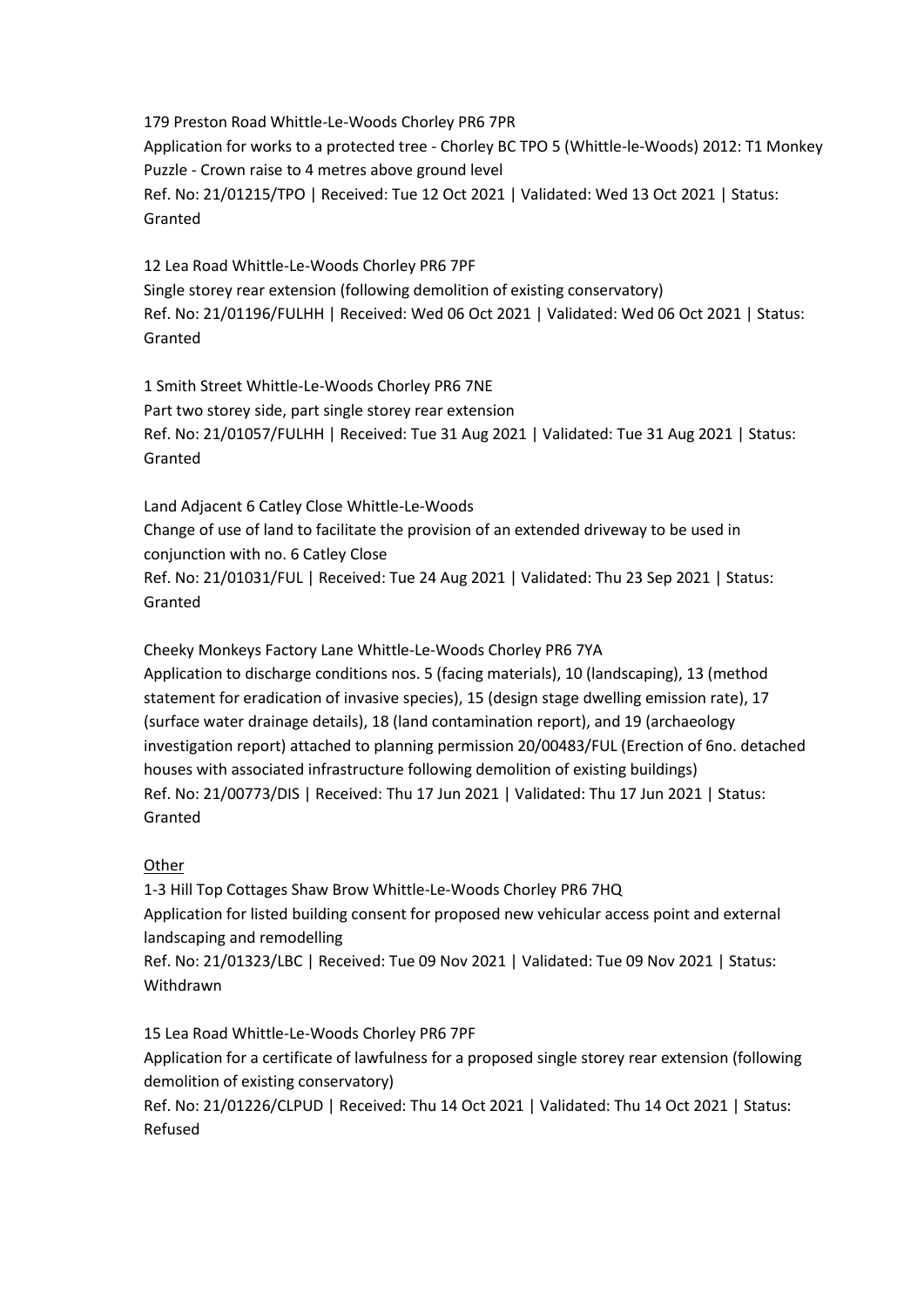#### 5. Matters Arising

Queens Jubilee – working party to be arranged

Budget / Precept for 2022/2023. The Council Tax base has yet to be provided.

### 6. Clerks Update

Clerk has requested for all planting to be completed in Red White & Blue

The following outstanding issues have been followed up with LCC or CBC:

Canal Basin Licence

CCTV Installation in Whittle-Le-Woods

Bus Stop locations & benches along Chorley Old Road

### 7. Accounts

### Outgoings for approval this meeting

| bacs | JV        | Payee               | <b>Detail</b>                                                               | <b>Total</b> |
|------|-----------|---------------------|-----------------------------------------------------------------------------|--------------|
| dd   | 21/22-088 | Easy Websites       | Monthly payment                                                             | $-E27.60$    |
| bacs | 21/22-089 | Employee 1          | January Salary                                                              | $-£712.64$   |
| bacs | 21/22-090 | Employee 2          | January Salary                                                              | $-£432.54$   |
| dd   | 21/22-091 | <b>LLC</b> Pension  | Pension payment January                                                     | $-£358.98$   |
| bacs | 21/22-080 | Chorley Silver Band | Christmas 21                                                                | $-£150.00$   |
| bacs | 21/22-081 | Paul Kay            | Christmas 21                                                                | $-£100.00$   |
| bacs | 21/22-082 | Gazebo's            | Christmas 21                                                                | $-£96.52$    |
| CARD | 21/22-086 | Defib World         | 2 x LIFEPAK CR Plus AED - Replacement Charge-<br>Pakincluding 1 set of Pads | $-£339.99$   |
| bacs | 21/22-087 | <b>PWLB</b>         | <b>PWLB Loan Repayment</b>                                                  | $-E2,591.98$ |
| bacs | 21/22-092 | <b>HMRC</b>         | PAYE Q3                                                                     | $-£1,064.92$ |

Payments to be authorised via email to Clerk by 2 Bank Account Signatories

### 8. Any Other Business

Venue for next meeting

### 9. Confidential Items

Clerks Contract update – proposal from Staffing Committee / Signing Contract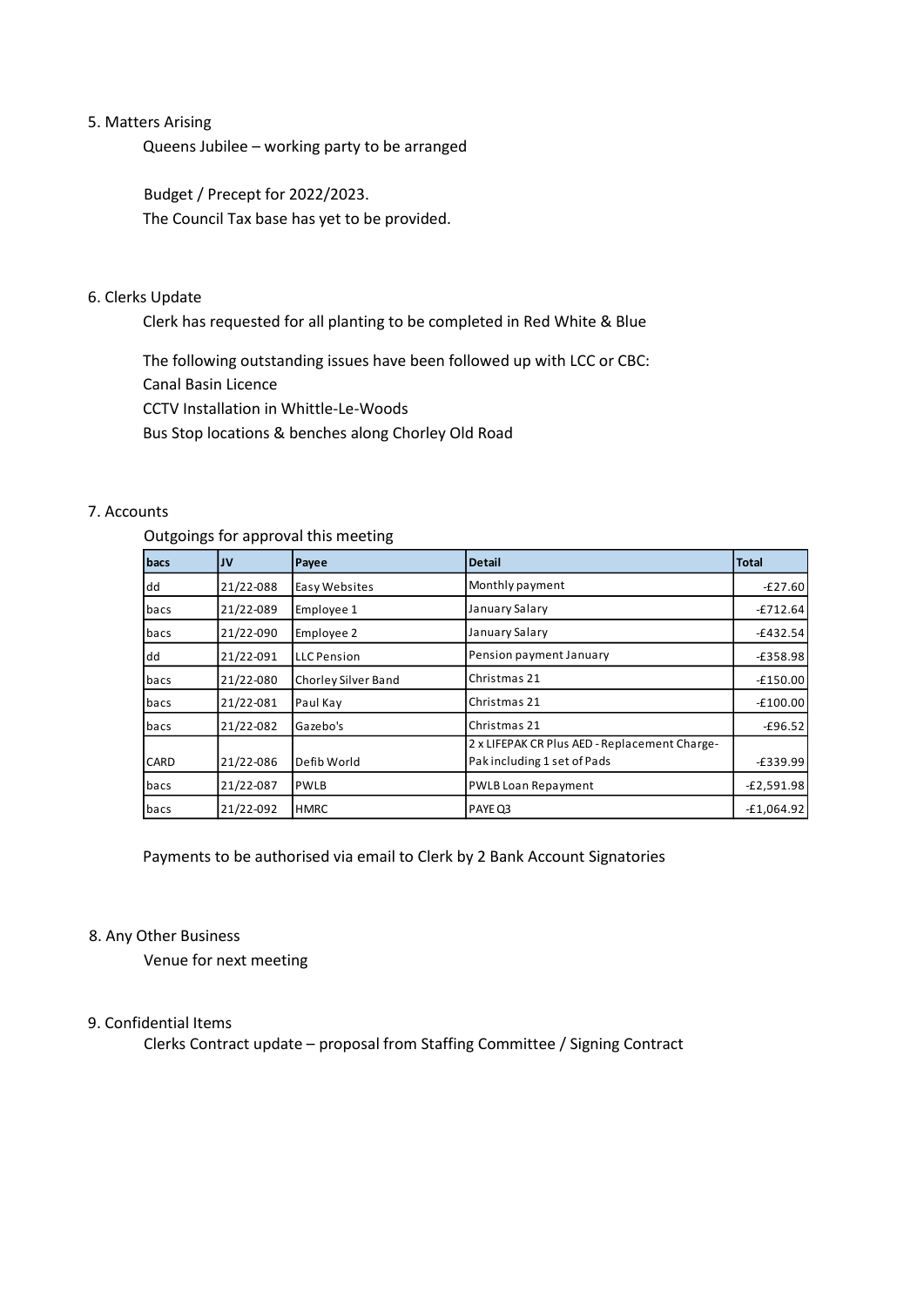# Payments & Receipts

| Whittle-le-Woods Parish Council |                      |              |         |           |                     |                                       |            |         |                     |                    |                    |         |               |             |         |                      |          |            |            |            |            |              |
|---------------------------------|----------------------|--------------|---------|-----------|---------------------|---------------------------------------|------------|---------|---------------------|--------------------|--------------------|---------|---------------|-------------|---------|----------------------|----------|------------|------------|------------|------------|--------------|
| Accounts for 2021 / 22          |                      |              |         |           |                     |                                       |            |         |                     |                    |                    |         |               |             |         |                      |          |            |            |            |            |              |
|                                 |                      |              |         |           |                     |                                       | Payment    | Receipt | Payment             | Payment            | Payment            | Payment | Payment       | Payment     | Payment | Payment              | Receipt  | Payment    | Receipt    | Receipt    | Payment    |              |
|                                 |                      | Receipt /    |         |           |                     |                                       |            |         |                     |                    |                    |         |               | Project /   |         |                      |          |            |            |            |            |              |
| Date                            | Minute ref   Payment |              | Ref     | JV        | Pavee               | Detail                                | Admin      | Admin   |                     | Staffing   War Mem | Loan               | Maint   | <b>Grants</b> | <b>Misc</b> |         | Flooding   Christmas | Interest | <b>VAT</b> | <b>VAT</b> | <b>CIL</b> | <b>CIL</b> | <b>Total</b> |
| 01/12/2021 *21/01/0             |                      | Payment dd   |         | 21/22-088 | Easy Websites       | Monthly payment                       | $-E23.00$  |         |                     |                    |                    |         |               |             |         |                      |          | $-64.60$   |            |            |            | 27.60        |
| 28/12/2021 *21/01/0             |                      | Payment bacs |         | 21/22-089 | Employee 1          | January Salary                        |            |         | $-£712.64$          |                    |                    |         |               |             |         |                      |          |            |            |            |            | 712.64       |
| 28/12/2021 *21/01/0             |                      | Payment bacs |         | 21/22-090 | Employee 2          | January Salary                        |            |         | $-£432.54$          |                    |                    |         |               |             |         |                      |          |            |            |            |            | 432.54       |
| 17/12/2021 *21/01/0             |                      | Payment dd   |         | 21/22-091 | <b>LLC Pension</b>  | Pension payment January               |            |         | $-£358.98$          |                    |                    |         |               |             |         |                      |          |            |            |            |            | 358.98       |
| 13/12/2021 *21/01/0             |                      | Payment bacs |         | 21/22-080 | Chorley Silver Band | Christmas 21                          |            |         |                     |                    |                    |         |               |             |         | 150.00               |          |            |            |            |            | 150.00       |
| 13/12/2021 *21/01/0             |                      | Payment      | `  bacs | 21/22-081 | Paul Kay            | Christmas 21                          |            |         |                     |                    |                    |         |               |             |         | 100.00               |          |            |            |            |            | 100.00       |
| 13/12/2021 *21/01/0             |                      | Payment      | : Ibacs | 21/22-082 | Gazebo's            | Christmas 21                          |            |         |                     |                    |                    |         |               |             |         | 96.52                |          |            |            |            |            | 96.52        |
|                                 |                      |              |         |           |                     | 2 x LIFEPAK CR Plus AED - Replacement |            |         |                     |                    |                    |         |               |             |         |                      |          |            |            |            |            |              |
| 01/01/2022 *21/01/0             |                      | Payment CARD |         | 21/22-086 | Defib World         | Charge-Pak including 1 set of Pads    | 283.99     |         |                     |                    |                    |         |               |             |         |                      |          | 56.00      |            |            |            | 339.99       |
| 27/01/2022 *21/01/0             |                      | Payment bacs |         | 21/22-087 | <b>PWLB</b>         | PWLB Loan Repayment                   |            |         |                     |                    | $-E2,591.98$       |         |               |             |         |                      |          |            |            |            |            | 2,591.98     |
| 27/01/2022 *21/01/0             |                      | Payment bacs |         | 21/22-092 | <b>HMRC</b>         | PAYE Q3                               |            |         | £1,064.92           |                    |                    |         |               |             |         |                      |          |            |            |            |            | 1,064.92     |
| Jan Totals                      |                      |              |         |           |                     |                                       | $-£306.99$ |         | $f(0.00$ -f2,569.08 |                    | $E0.00$ -£2,591.98 | £0.00   | £0.00         | £0.00       | £0.00   | $-£346.52$           | £0.00    | $-60.60$   | £0.00      | £0.00      | £0.00      | $-£5,875.17$ |